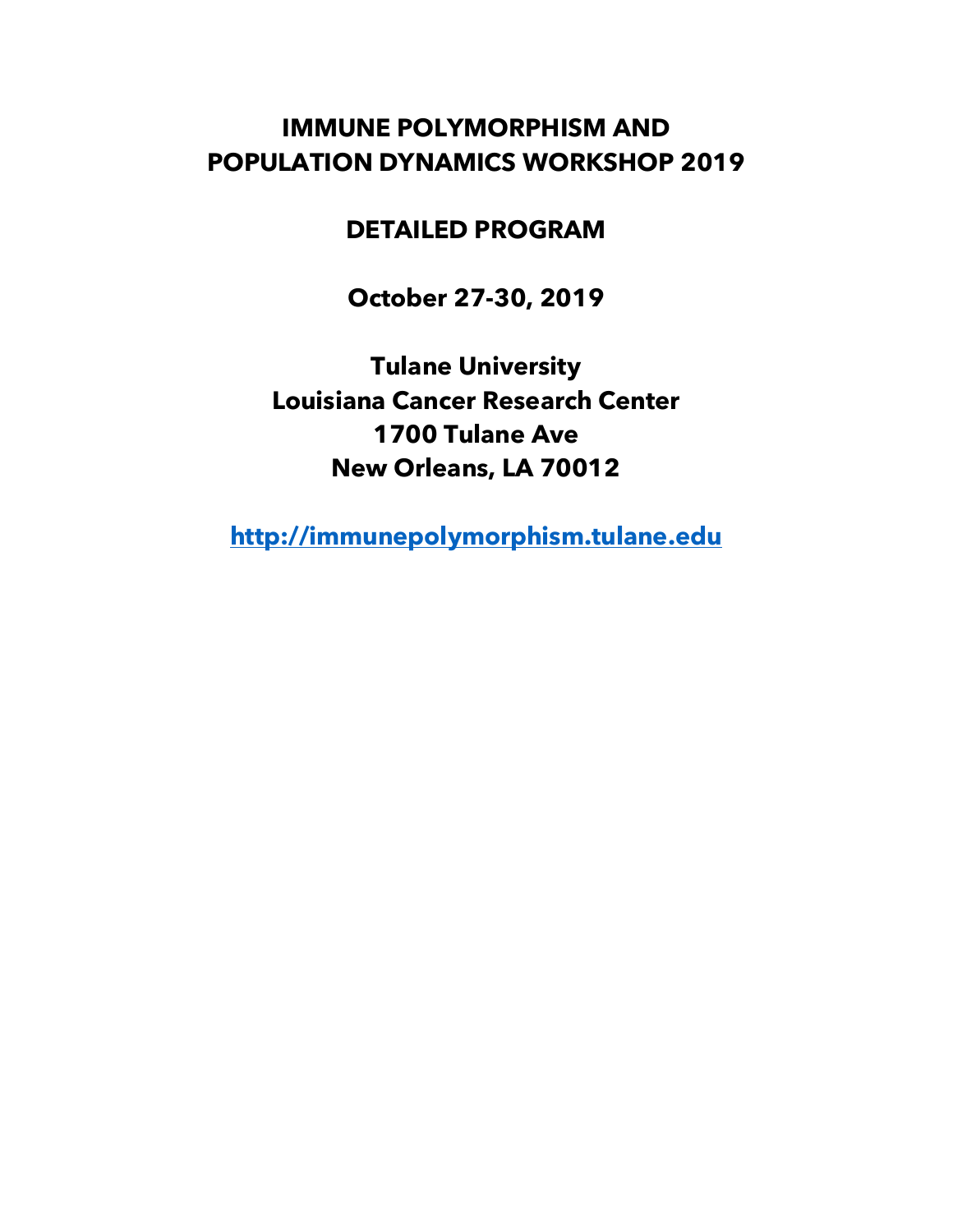# **SUNDAY, OCTOBER 27, 2019**

| <b>Registration</b>                                                                                                | 1PM    |
|--------------------------------------------------------------------------------------------------------------------|--------|
| <b>Curtis McMurtrey, University of Oklahoma</b>                                                                    | 2PM    |
| <b>Characterization of Bacterial Ligands Presented by the</b><br><b>Non-Classical MHC molecule MR1</b>             |        |
| <b>Rich Single, University of Vermont</b>                                                                          | 2:45PM |
| Demographic history and selection at HLA loci<br>in Native American populations                                    |        |
| <b>Coffee Break</b>                                                                                                | 3:30PM |
| <b>Hannah Frank, Stanford University</b>                                                                           | 4PM    |
| Evolution of innate and adaptive immunity in bats                                                                  |        |
| <b>Marcelo Fernández-Viña, Stanford University</b>                                                                 | 4:45PM |
| <b>Extended Gene Sequencing Coverage allows for</b><br><b>Fine Mapping of HLA factors in Neurological Diseases</b> |        |
| <b>Malcolm Sim, Monash University</b>                                                                              | 5:30PM |
| Human NK cell receptor KIR2DS4 detects a conserved<br>bacterial epitope presented by HLA-C                         |        |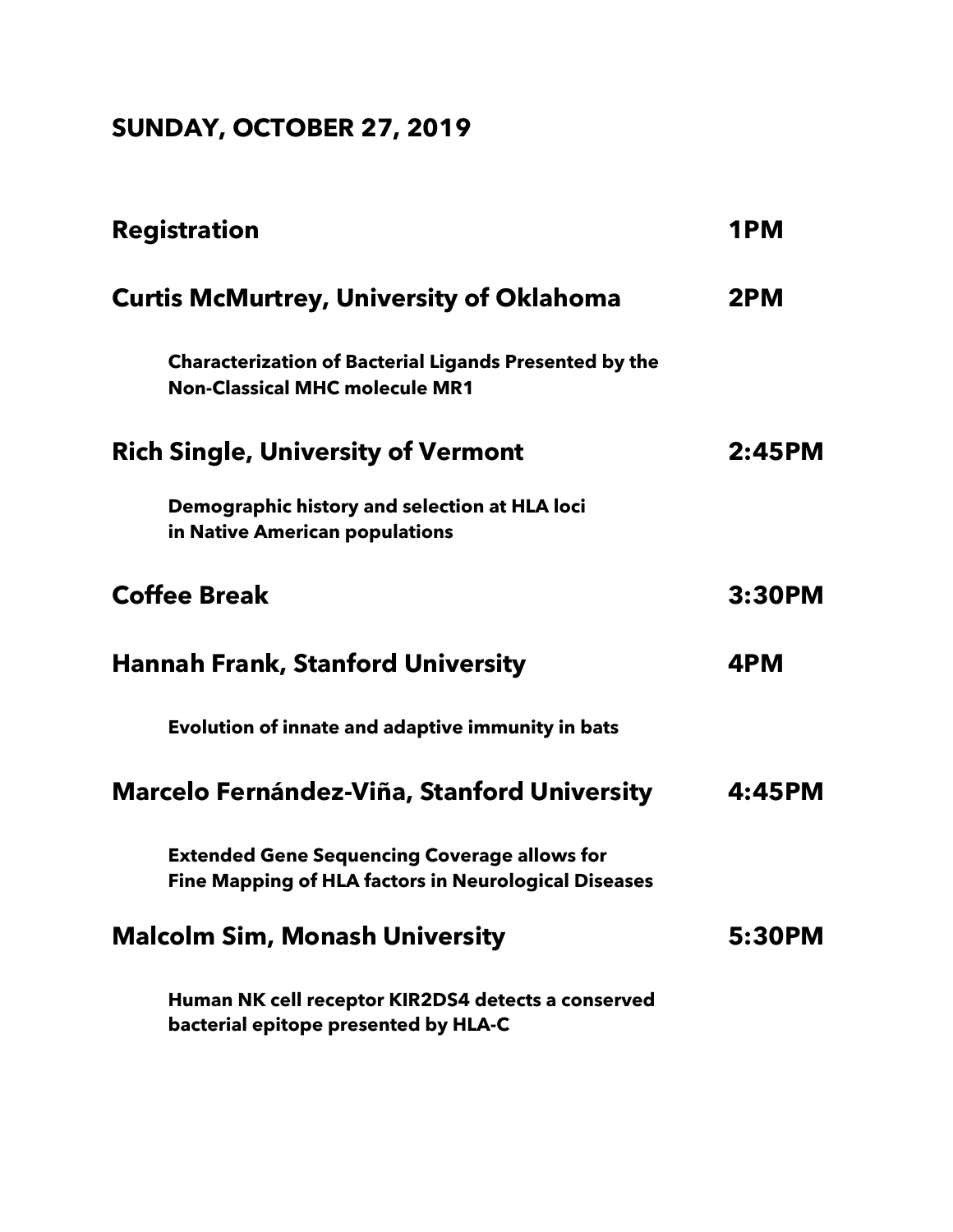# **MONDAY, OCTOBER 28, 2019**

| Jürgen Sauter, DKMS                                                                                                                                            | 9:30AM         |
|----------------------------------------------------------------------------------------------------------------------------------------------------------------|----------------|
| Observations from donor recruitment typing at high-resolution                                                                                                  |                |
| <b>Paul Norman, University of Colorado-Denver</b>                                                                                                              | <b>10:15AM</b> |
| <b>Ancient and Modern Admixture Have Enhanced the Quantity</b><br>and Quality of Natural Killer Cell Receptor Interactions<br>with HLA class I Ligands in Asia |                |
| <b>Coffee Break</b>                                                                                                                                            | <b>11AM</b>    |
| Jill Hollenbach, UCSF                                                                                                                                          | 11:30AM        |
| <b>Pleiotropic Effects of KIR3DL1 in Neurological Disease</b>                                                                                                  |                |
| <b>Steve Mack, CHORI</b>                                                                                                                                       | 12:15PM        |
| <b>Beyond Allele Names: Dissecting Polymorphism of HLA Gene Features</b><br>and Amino Acid Motifs                                                              |                |

#### **LUNCH AND POSTER SESSION 1PM**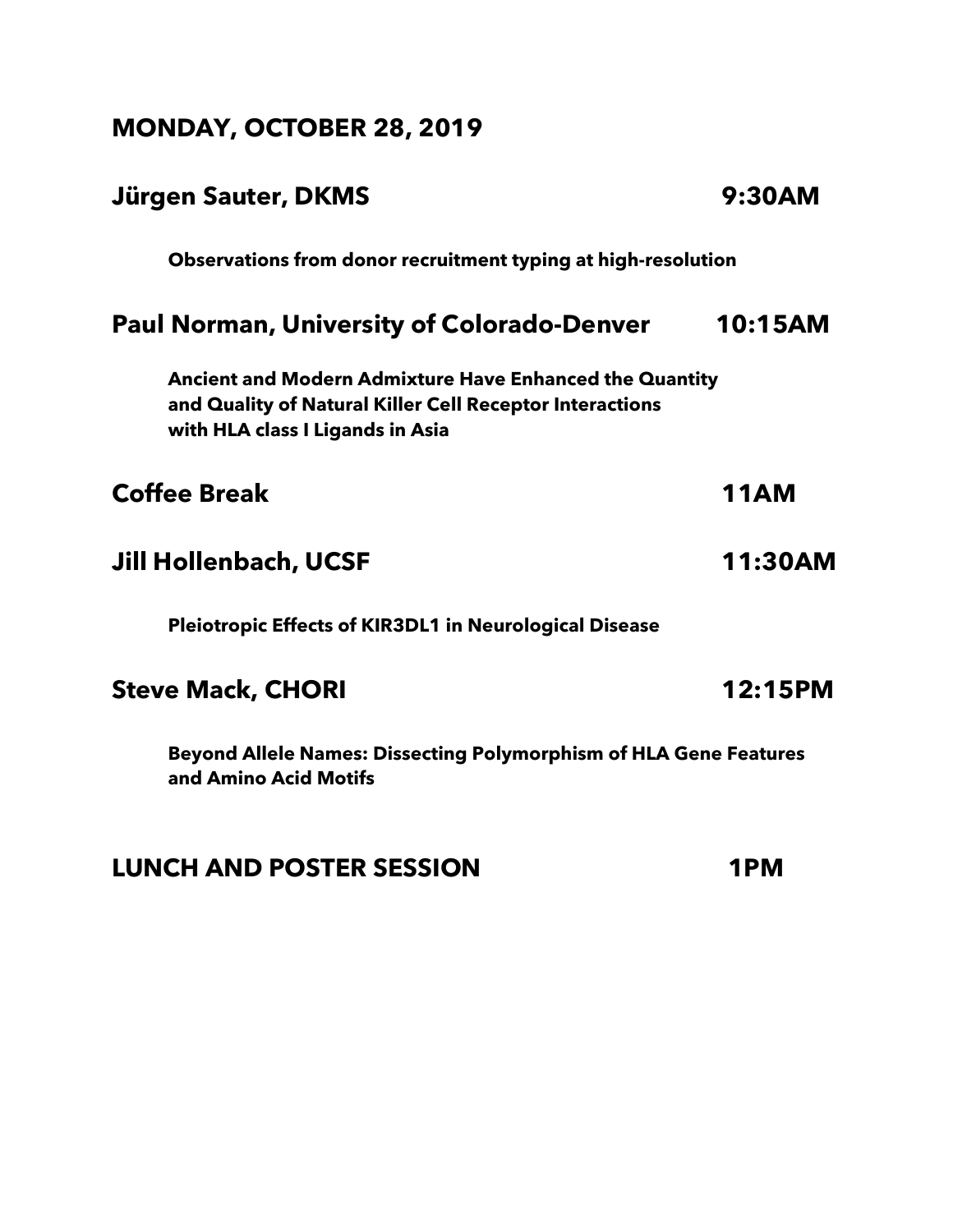| Paul Thomas, St. Jude Children's                                                                  | 2PM           |
|---------------------------------------------------------------------------------------------------|---------------|
| TCR specificity in tissues and tumors                                                             |               |
| <b>Chris Gignoux, University of Colorado-Denver</b>                                               | 2:45PM        |
| The importance of diversity in genome-wide association studies                                    |               |
| <b>Coffee Break</b>                                                                               | 3:30PM        |
| Thierry Mora, Ecole Normale Supérieure de Paris                                                   | 4:00PM        |
| Diversity and dynamics of immune repertoires                                                      |               |
| <b>Samuel Landry, Tulane University</b>                                                           | 4:45PM        |
| MHC class II epitope immunodominance: the other half of the story                                 |               |
| Karen Sherwood, University of British Columbia                                                    | 5:30PM        |
| Longitudinal pattern of recovery of functional gene expression<br>following renal transplantation |               |
| <b>WORKSHOP DINNER / SOCIAL</b>                                                                   | <b>7-10PM</b> |
| <b>ZONY MASH BEER PROJECT</b>                                                                     |               |
| 3940 Thalia St, New Orleans, LA 70125                                                             |               |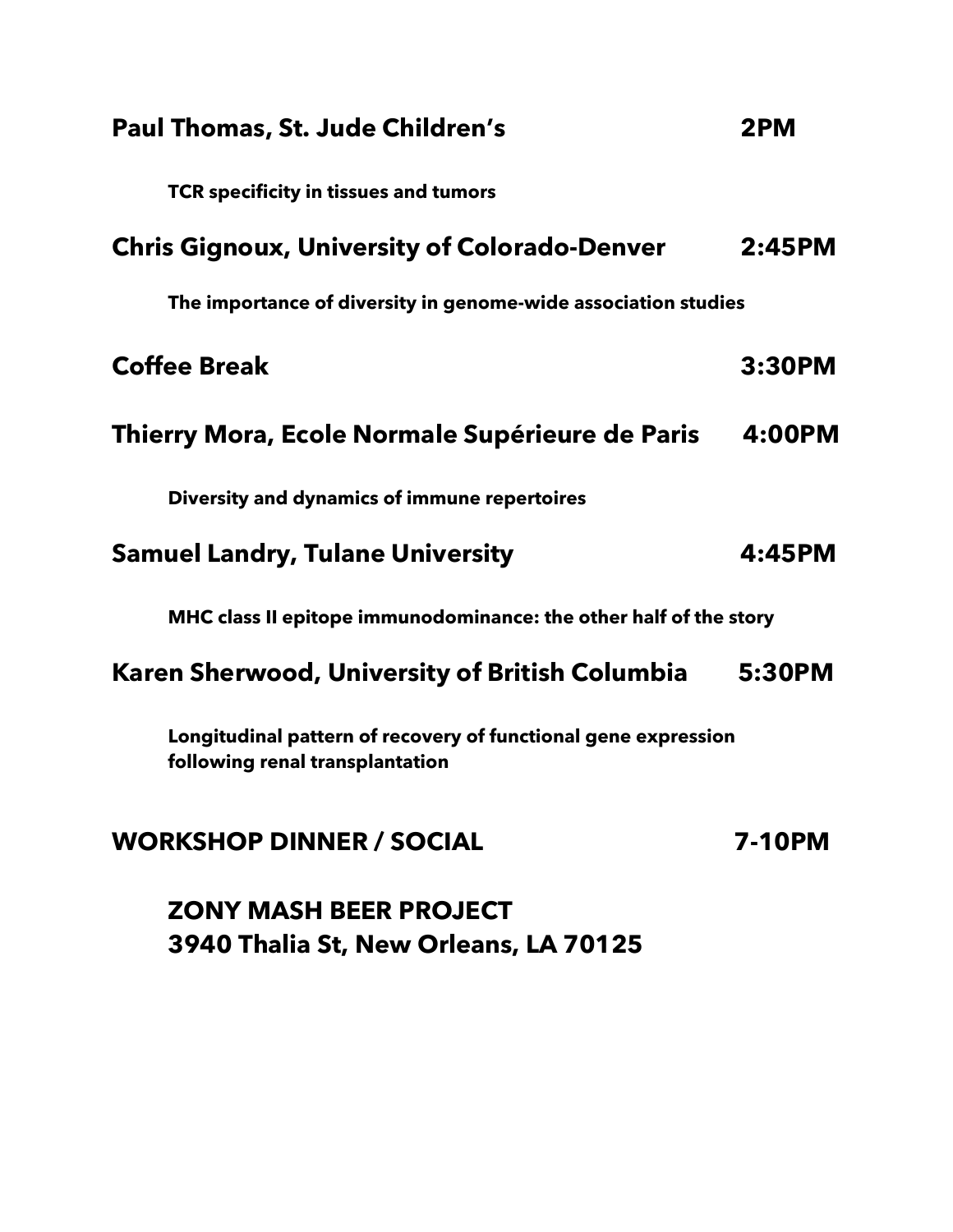# **TUESDAY, OCTOBER 29, 2019**

| Dan Geraghty, Fred Hutch                                                              | 9:30AM         |
|---------------------------------------------------------------------------------------|----------------|
| Immune response genetics: an under-tested component<br>in disease association studies |                |
| José Manuel Nunes, University of Geneva                                               | 10:15AM        |
| Linkage Disequilibrium in HLA: an empirical approach                                  |                |
| <b>Coffee Break</b>                                                                   | <b>11AM</b>    |
| <b>Nick Maness, Tulane Primate Research Center</b>                                    | 11:30AM        |
| MHC in nonhuman primate models of infectious disease                                  |                |
| Jim Kaufman, University of Cambridge                                                  | <b>12:15PM</b> |
| More on generalist and specialist alleles                                             |                |
| <b>LUNCH</b>                                                                          | 1 PM           |

## **SOCIETY FOR IMMUNE POLYMORPHISM GENERAL MEETING**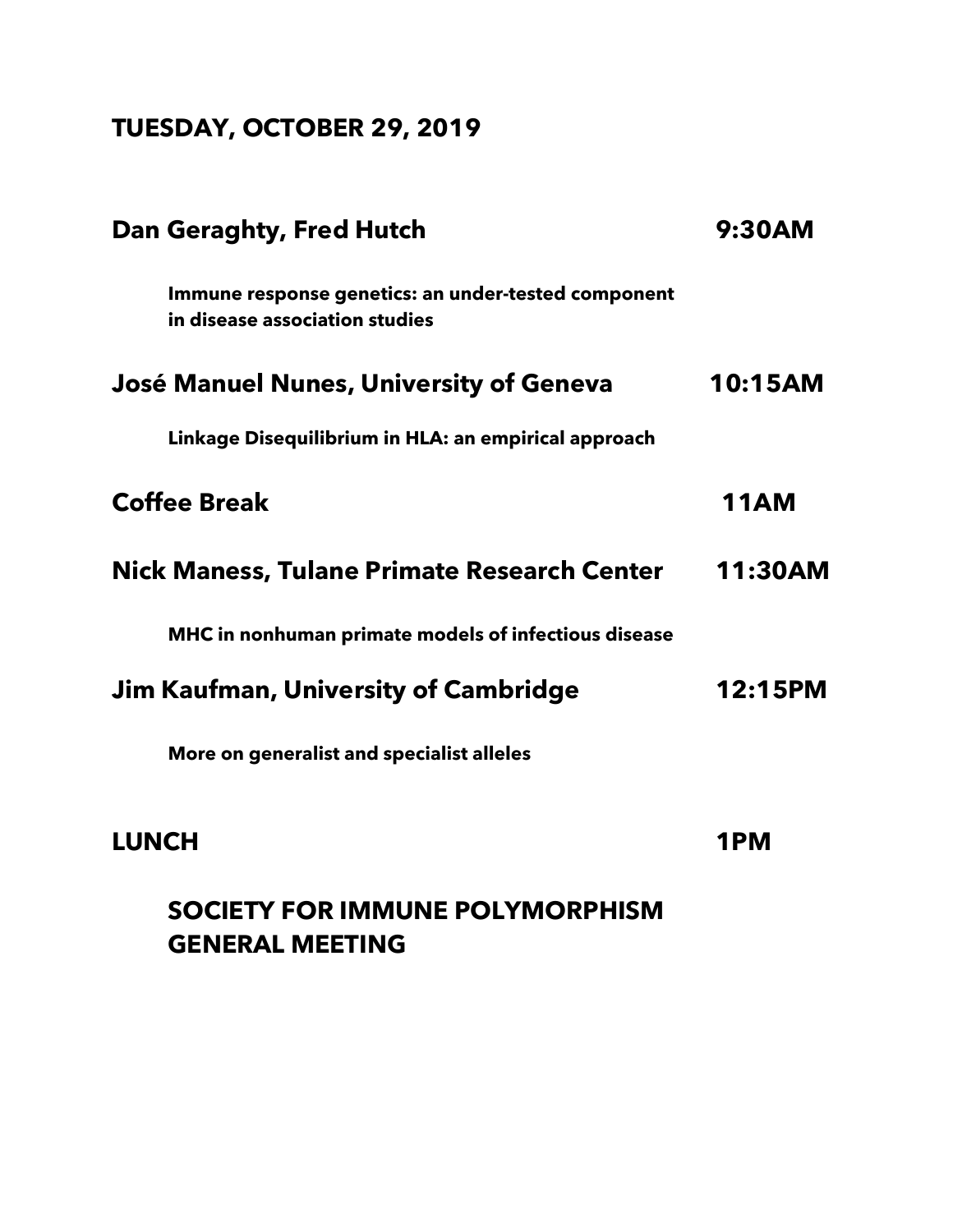| <b>Martin Maiers, NMDP</b>                                                                                                                                        | 2PM         |
|-------------------------------------------------------------------------------------------------------------------------------------------------------------------|-------------|
| The African Diaspora and Its Implications for Transplant                                                                                                          |             |
| Nina Luning Prak, University of Pennsylvania                                                                                                                      | 2:45PM      |
| <b>Clone Tracking and B-cell Subset Analysis in Different Tissues</b>                                                                                             |             |
| <b>Coffee Break</b>                                                                                                                                               | 3:30PM      |
| <b>Jay Kolls, Tulane University</b>                                                                                                                               | 4:00PM      |
| Insights into Lung Immunity using Single cell RNA and BCR-seq                                                                                                     |             |
| <b>Corey Watson, University of Louisville</b>                                                                                                                     | 4:45PM      |
| Overcoming complexity to elucidate the role of<br>germline immunoglobulin polymorphism in the<br>functional antibody response                                     |             |
| Yana Safanova, USCD                                                                                                                                               | 5:30PM      |
| Detection of genomic variants in human immunoglobulin loci<br>and analysis of their impact on the adaptive immune response                                        |             |
| <b>JAZZ MUSIC OUTING ON FRENCHMEN ST</b>                                                                                                                          | <b>7PM-</b> |
| <b>Suggested Show</b><br><b>Stanton Moore Trio @ Snug Harbor Jazz Bistro</b><br>626 Frenchmen St - Tickets for 8PM and 10PM shows - \$20<br>https://snugjazz.com/ |             |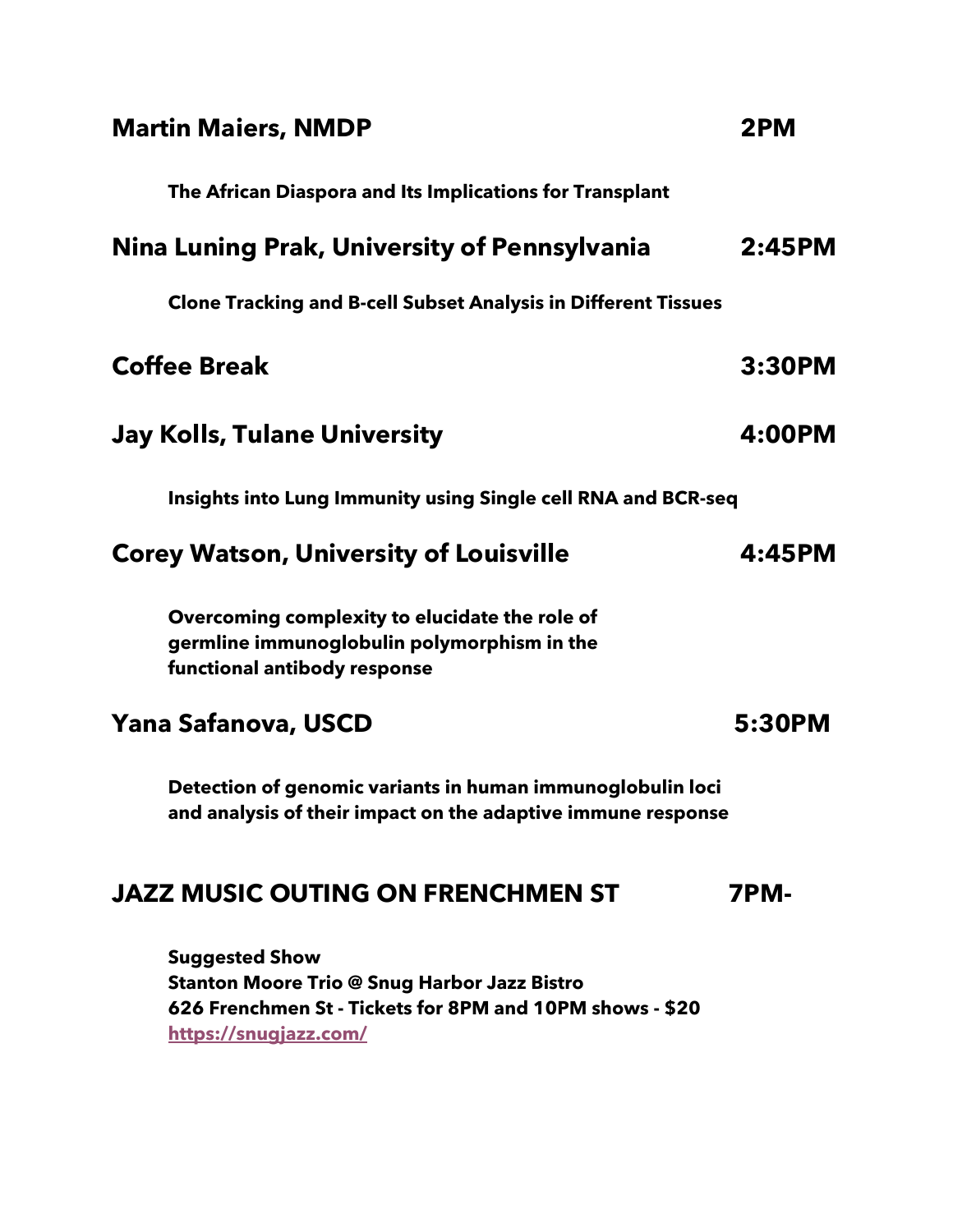#### **WEDNESDAY, OCTOBER 30, 2019**

### **TECHNICAL ROUNDTABLE 9:30AM**

**How does immune polymorphism impact clinical outcomes?**

**What can the Adaptive Immune Receptor Repertoire (AIRR) Community and the Society for Immune Polymorphism (SIP) learn from one another?**

| <b>LUNCH</b>        |                                                   | <b>12PM</b> |
|---------------------|---------------------------------------------------|-------------|
| <b>AIRBOAT TOUR</b> |                                                   | 1PM         |
| 27 seats max        | Sign up by Monday October 27                      |             |
|                     | ULTIMATE SWAMP ADVENTURES                         |             |
|                     | https://www.ultimateswamptour.com/                |             |
| Lyft/Uber to:       |                                                   |             |
|                     | <b>Westwego Shrimp Lot</b>                        |             |
|                     | 105 Westbank Expy                                 |             |
|                     | Westwego, Louisiana 70094                         |             |
| 1:45PM              | <b>Check-in Time at Ultimate Swamp Adventures</b> |             |
| 2PM                 | <b>Airboat Tour Departure</b>                     |             |
| 3:45PM              | <b>Airboat Tour Ends</b>                          |             |
|                     |                                                   |             |